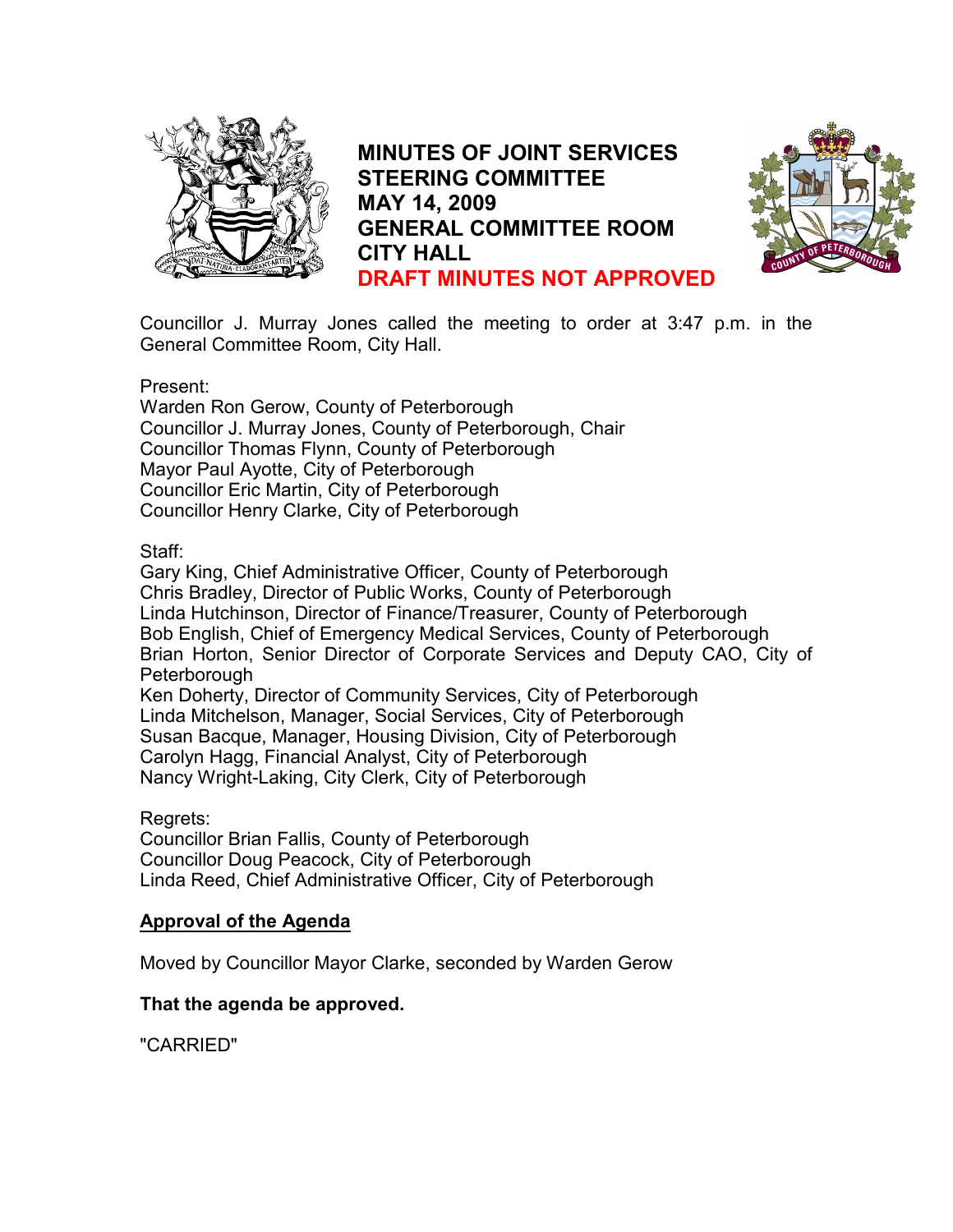## Minutes of Meeting of March 12, 2009

Moved by Mayor Ayotte, seconded by Councillor Clarke

That the minutes of the meeting of March 12, 2009, be approved as amended.

"CARRIED"

#### Minutes for Information AHAC (Affordable Housing Action Committee) – February 10, 2009 and March 10, 2009

Moved by Councillor Clarke, seconded by Councillor Martin

That the AHAC (Affordable Housing Action Committee) minutes of February 10, 2009 and March 10, 2009, be received as presented.

"CARRIED"

## Consent Agenda

Moved by Councillor Clarke, seconded by Warden Gerow

#### That Items 5 and 6 be received as part of the consent agenda.

"CARRIED"

#### Report CSSSJSSC09-007 Highlights of Social Services Program Statistics- Q1 2009 Ken Doherty, Director of Community Services, City of Peterborough

Moved by Councillor Clarke, seconded by Warden Gerow

That the Joint Services Steering Committee endorse the recommendation outlined in Report CSSSJSSC09-007 dated May 14, 2009, of the Director of Community Services, as follows:

That the Social Services Statistical Report be received for information.

"CARRIED"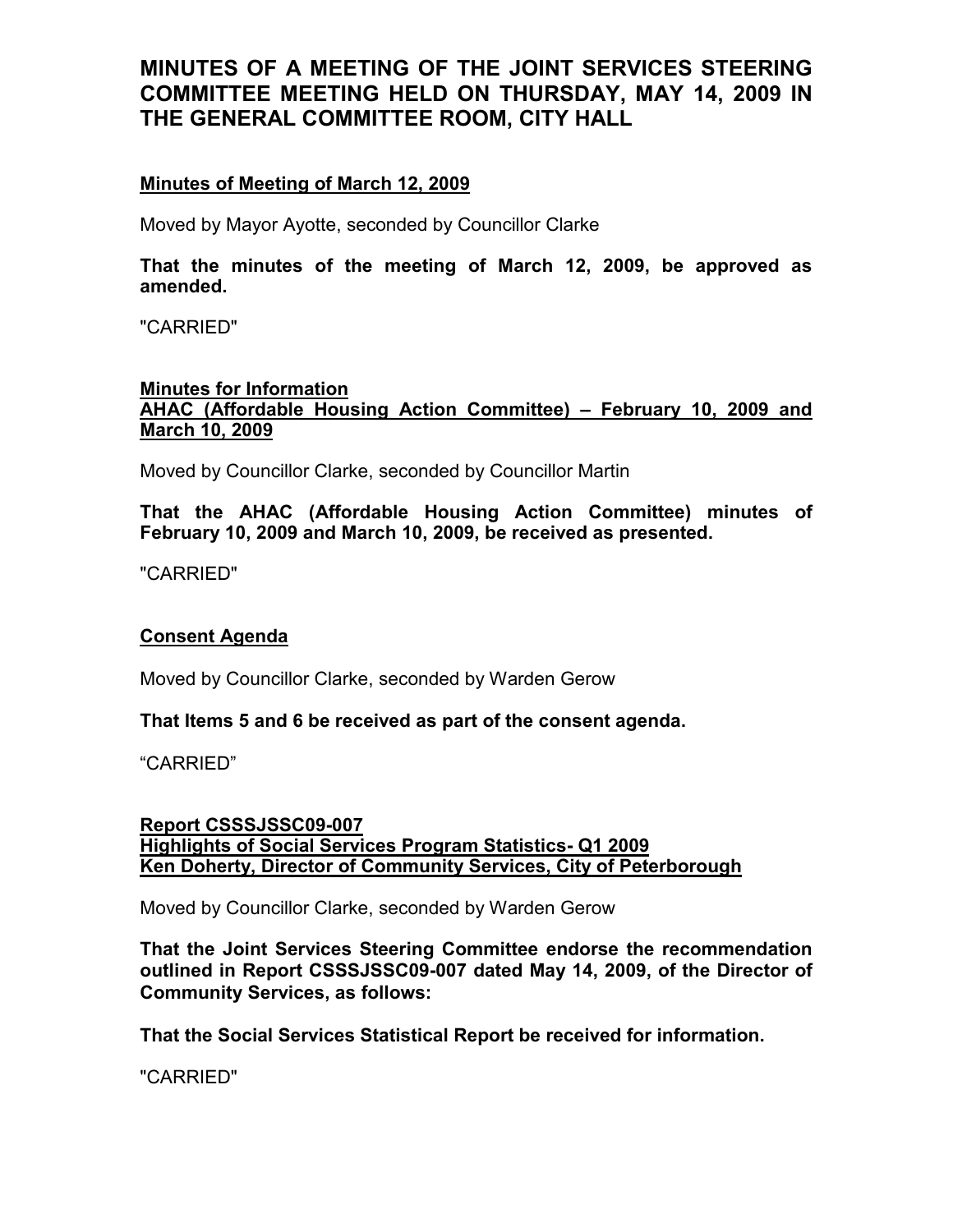#### Report CSSSJSSC09-009 Hostel and Housing Programs for Women at Cameron House Ken Doherty, Director of Community Services, City of Peterborough

Moved by Councillor Clarke, seconded by Warden Gerow

That the Joint Services Committee endorse the recommendations outlined in Report CSSSJSSC09-009, dated May 14, 2009, of the Director of Community Services, as follows:

- a) That a by-law be passed authorizing the Mayor and City Clerk to enter into a service contract with Brock Mission for the operation of Cameron House Semi- Independent Living Program from June 1, 2009 to December 31, 2011 for \$50,000 in 2009 and \$74,000 annually in 2010 and 2011, funded by the 100% provincial government Consolidated Homelessness Prevention Program (CHPP);
- b) That a by-law be passed authorizing the Mayor and City Clerk to enter into a service contract with Brock Mission for the operation of a 10-bed hostel for single women over 24 years of age, to be funded under the Ontario Works Hostel program from June 1, 2009 to December 31, 2012 at the current municipal rate as set through the municipal budget process;
- c) That staff continue the review of priority needs related to homelessness and bring forward a future report to recommend an allocation of the remaining Provincial Consolidated Homelessness Prevention Program allocation, \$95,535 in 2009, and \$71,353 in 2010 and 2011.

"CARRIED"

#### Report CSSSJSSC09-006 Social Assistance Restructuring Reinvestment Program Ken Doherty, Director of Community Services, City of Peterborough

Moved by Councillor Clarke, seconded by Warden Gerow

That this item be referred to staff for review and it return to the next meeting of the Joint Services Steering Committee.

"CARRIED"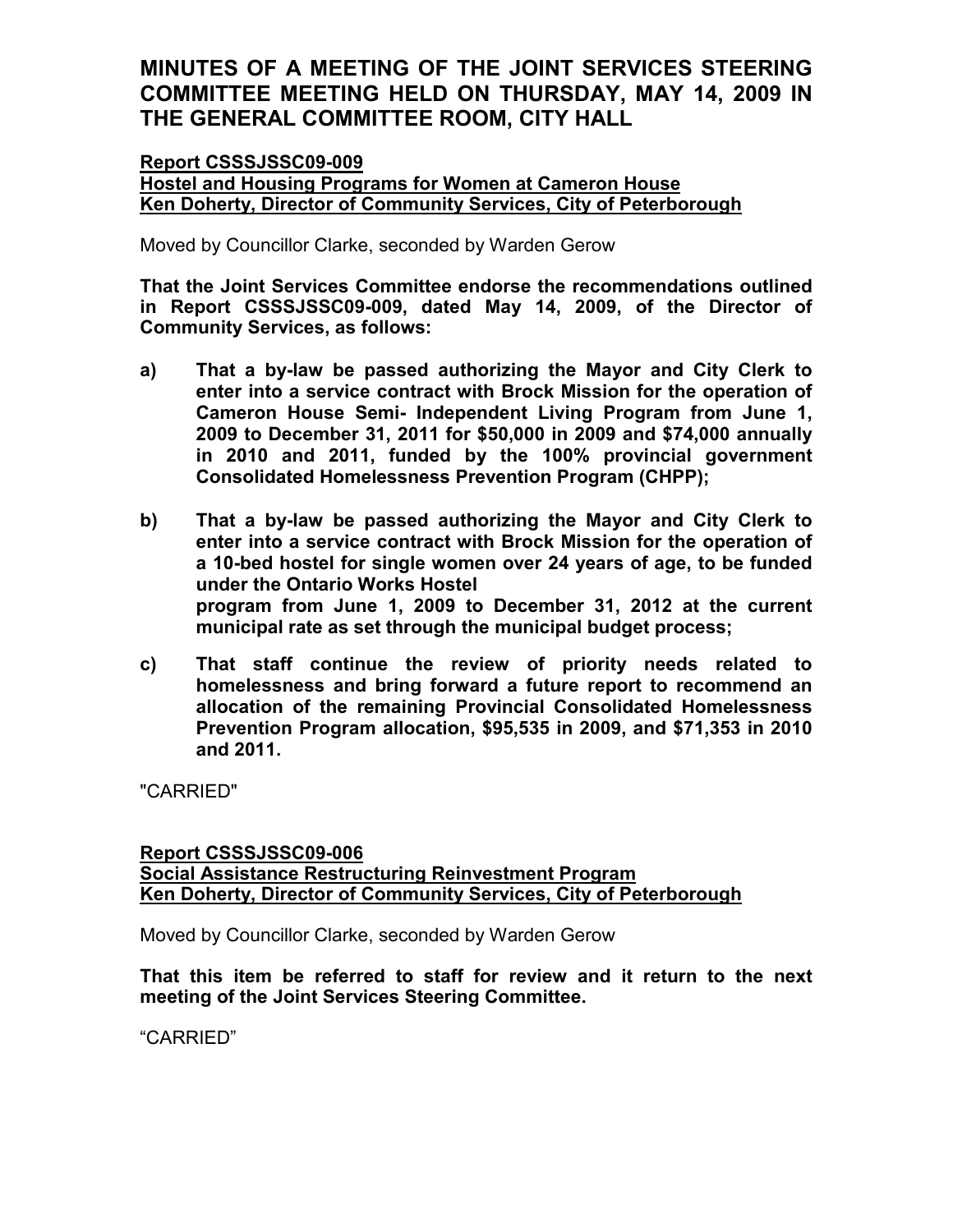### H1N1 Influenza Update Bob English, Chief, Emergency Medical Services, County of Peterborough

Moved by Councillor Clarke, seconded by Warden Gerow

That pandemic supplies are purchased as needed and that reconciliation is prepared at year end to determine if a funding transfer is required from the City/County Reserve; and further, that the remaining balance of pandemic supplies is inventoried at December 31, 2009 and that a payback amount, if any, to the City/County shared reserve be determined for the 2010 and future budgets, if deemed necessary.

"CARRIED"

Correspondence from County of Peterborough to Minister of Health and Long Term CareStatus Update Regarding County & City of PeterboroughOff-Load Nurse Program and Request for Review of Funding Gary King, Chief Administrative Officer, County of Peterborough

Moved by Councillor Flynn, seconded by Councillor Martin

That the correspondence from the County of Peterborough to the Honourable David Caplan, Minister of Health and Long Term Care, providing an update on the Off-Load Nurse program and request for funding, be received for information and that JSSC support the County position on this matter. A letter be prepared from JSSC to the Hospital Administrator and copied to the Peterborough Regional Health Centre Board of Directors and MPP Jeff Leal outlining the Committees serious concerns with the current status of the Off-Load Nurse Program.

"CARRIED"

It was requested that the letter, in draft, be circulated to JSSC members prior to issuance.